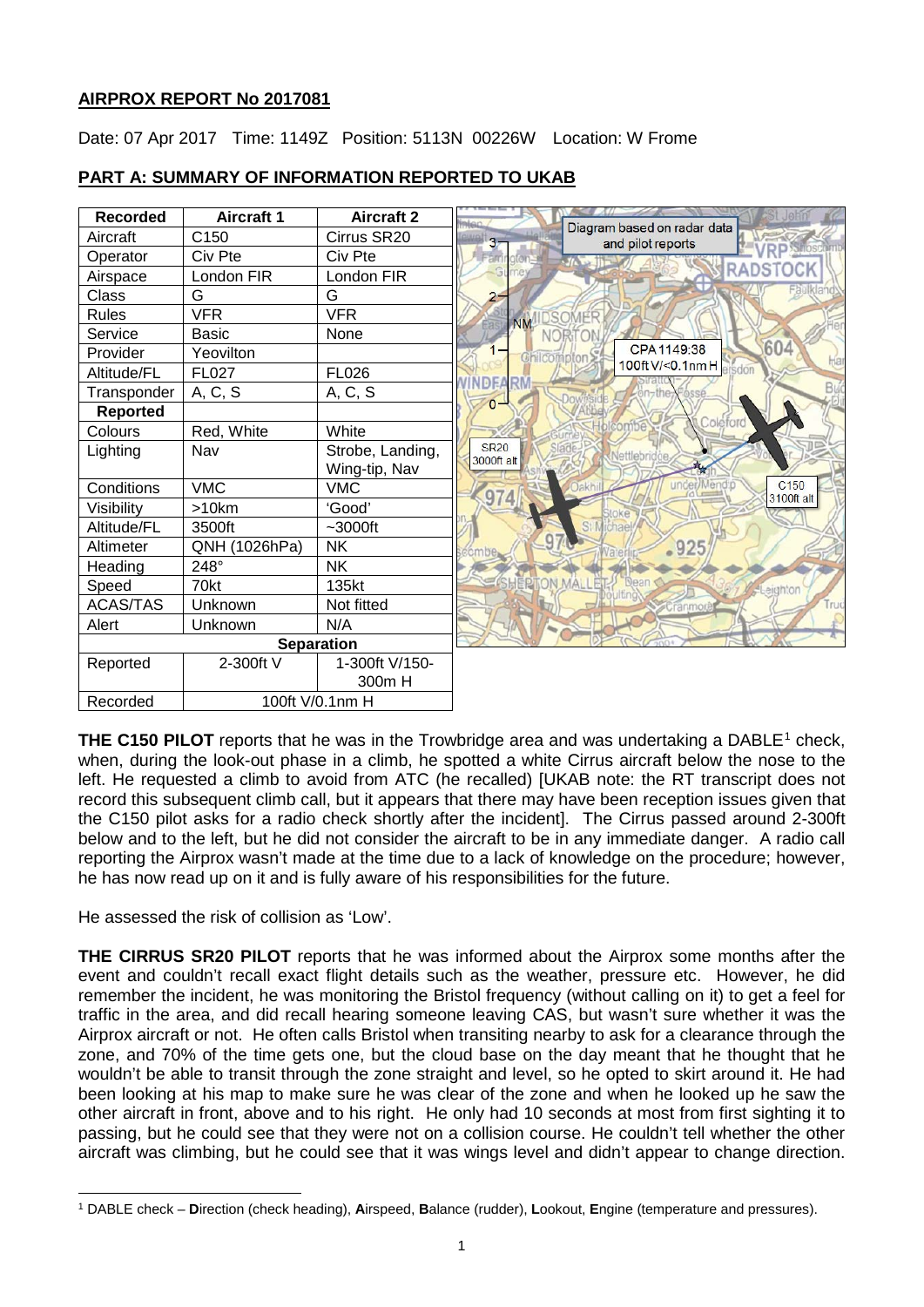He opined that he didn't like to skirt around the edge of controlled airspace, because it pushes GA traffic into close proximity, but sometimes there is no other option. The incident has made him more inclined to ask for a Traffic Service in similar circumstances.

He assessed the risk of collision as 'None'.

#### **Factual Background**

The weather at Yeovilton was recorded as follows:

METAR EGDY 071150Z 22003KT 9999 FEW025 15/08 Q1027 BLU NOSIG=

A portion of the RT transcript between Yeovilton LARS and the C150 is reproduced below, RT calls by Yeovilton LARS to and from other aircraft have been removed:

| To               | <b>From</b>      | <b>Speech Transcription</b>                                                                                                                    | <b>Time</b> |
|------------------|------------------|------------------------------------------------------------------------------------------------------------------------------------------------|-------------|
| <b>VL LARS</b>   | C <sub>150</sub> | Yeovil Radar (C150 c/s) request basic service                                                                                                  | 1144.51     |
| C150             | <b>VL LARS</b>   | Station calling Yeovil Radar say again callsign                                                                                                | 1144.57     |
| <b>VL LARS</b>   | C <sub>150</sub> | Yeovil Radar (C150 c/s) request basic service                                                                                                  | 1145.00     |
| C150             | <b>VL LARS</b>   | (C150 c/s) Yeovil Radar basic service Portland 1023 squawk 4370                                                                                | 1145.05     |
| <b>VL LARS</b>   | C150             | Squawk 4370<br>are we err staying err with you (C150 c/s)?                                                                                     | 1145.07     |
| C <sub>150</sub> | <b>VL LARS</b>   | (C150 c/s) pass intentions                                                                                                                     | 1145.27     |
| <b>VL LARS</b>   | C150             | Altitude 2000 feet routing err towards err Dunkeswell, we are currently<br>err about four err miles to the north west of Trowbridge (C150 c/s) | 1145.34     |
| C <sub>150</sub> | <b>VL LARS</b>   | Roger request your altitude, Portland 1023                                                                                                     | 1145.52     |
| <b>VILARS</b>    | C <sub>150</sub> | Altitude 2000 feet (C150 c/s)                                                                                                                  | 1146.04     |
| C150             | <b>VL LARS</b>   | (C150 c/s) roger and will your routing take you through Yeovilton<br>MATZ?                                                                     | 1146.07     |
| <b>VL LARS</b>   | C150             | No we will be avoiding err the Yeovil MATZ we're going overhead err<br>Bridgewater err (C150 c/s)                                              | 1146.11     |
| C <sub>150</sub> | <b>VL LARS</b>   | (C150 c/s) roger report visual with Dunkeswell changing en route                                                                               | 1146.19     |
| <b>VL LARS</b>   | C150             | Wilco (C150 c/s)                                                                                                                               | 1146.23     |
| <b>VL LARS</b>   | C150             | (C150 c/s) request altitude change to 3000 feet                                                                                                | 1148.04     |
| C150             | <b>VL LARS</b>   | $(C150 \text{ c/s})$ roger climb at your discretion                                                                                            | 1148.09     |
| <b>VL LARS</b>   | C150             | (C150 c/s)                                                                                                                                     | 1148.13     |
| C150             | <b>VL LARS</b>   | (C150 c/s) request radio check                                                                                                                 | 1155.03     |
| <b>VL LARS</b>   | C <sub>150</sub> | (C150 c/s)readability five how me?                                                                                                             | 1155.09     |
| C150             | <b>VL LARS</b>   | Readability five (C150 c/s)                                                                                                                    | 1155.12     |
| C <sub>150</sub> | <b>VL LARS</b>   | (C150 c/s)squawk 7000 freecall Dunkeswell good day                                                                                             | 1214.09     |
| <b>VL LARS</b>   | C150             | Squawk 7000 err freecall err Dunkeswell (C150 c/s)                                                                                             | 1214.13     |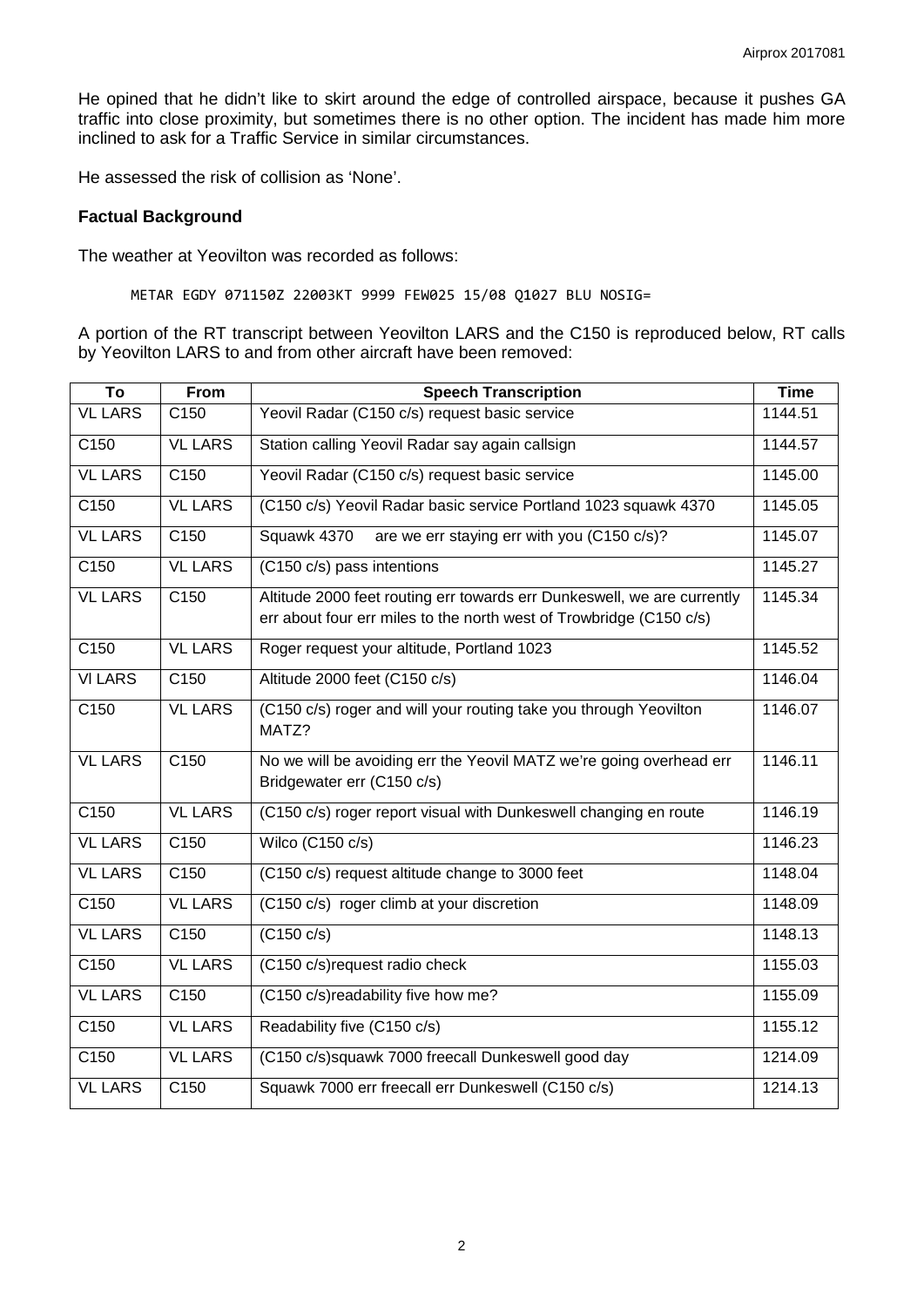## **Analysis and Investigation**

## **UKAB Secretariat**

Due to an initial reporting of the wrong time of Airprox, Yeovilton ATC initially believed that they were not providing a service to the C150 pilot. However, it was subsequently discovered that the Airprox took place earlier in the day. Although a report from the Yeovilton controller was not available, the RT transcript revealed that the C150 had indeed been receiving a Basic Service from Yeovilton, but had not mentioned the incident on the RT. NATS radar screen shots show the relative position of the C150 and the SR20 at 1149:19 (Figure 1). This was not the same radar as the one seen by the Yeovilton controller, although screenshots from the Yeovilton radar indicate that both aircraft were showing on their radar. CPA is at 1149:39, Figure 2; the SR20 is indicating FL028 and the C150 FL027 and the lateral distance is 0.1nm.



Figure 1 1149:19 (C150 Squawking 4370, SR20 5077) Figure 2 1149:39 CPA

Under a Basic Service a controller is not required to monitor a flight and collision avoidance is the responsibility of the pilots involved.

The C150 and SR20 pilots shared an equal responsibility for collision avoidance and not to operate in such proximity to other aircraft as to create a collision hazard<sup>[2](#page-2-0)</sup>. If the incident geometry is considered as head-on or nearly so then both pilots were required to turn to the right<sup>[3](#page-2-1)</sup>.

## **Summary**

An Airprox was reported when a C150 and a SR20 flew into proximity at 1149 on Friday 7th April 2017. Both pilots were operating under VFR in VMC, the C150 pilot in receipt of a Basic Service from Yeovilton and the SR20 pilot not in receipt of an ATS.

## **PART B: SUMMARY OF THE BOARD'S DISCUSSIONS**

Information available consisted of reports from the pilots of both aircraft, transcripts of the relevant RT frequencies and radar photographs/video recordings.

The Board first looked at the actions of the C150 pilot. He was receiving a Basic Service from Yeovilton and some members wondered whether he might have been better served in trying to get an ATS from Bristol because he was closer to their airspace. Other members also commented that, under a Basic Service, the controller was not required to monitor the flight, or provide Traffic

l

<span id="page-2-0"></span><sup>2</sup> SERA.3205 Proximity.

<span id="page-2-1"></span><sup>3</sup> SERA.3210 Right-of-way (c)(1) Approaching head-on.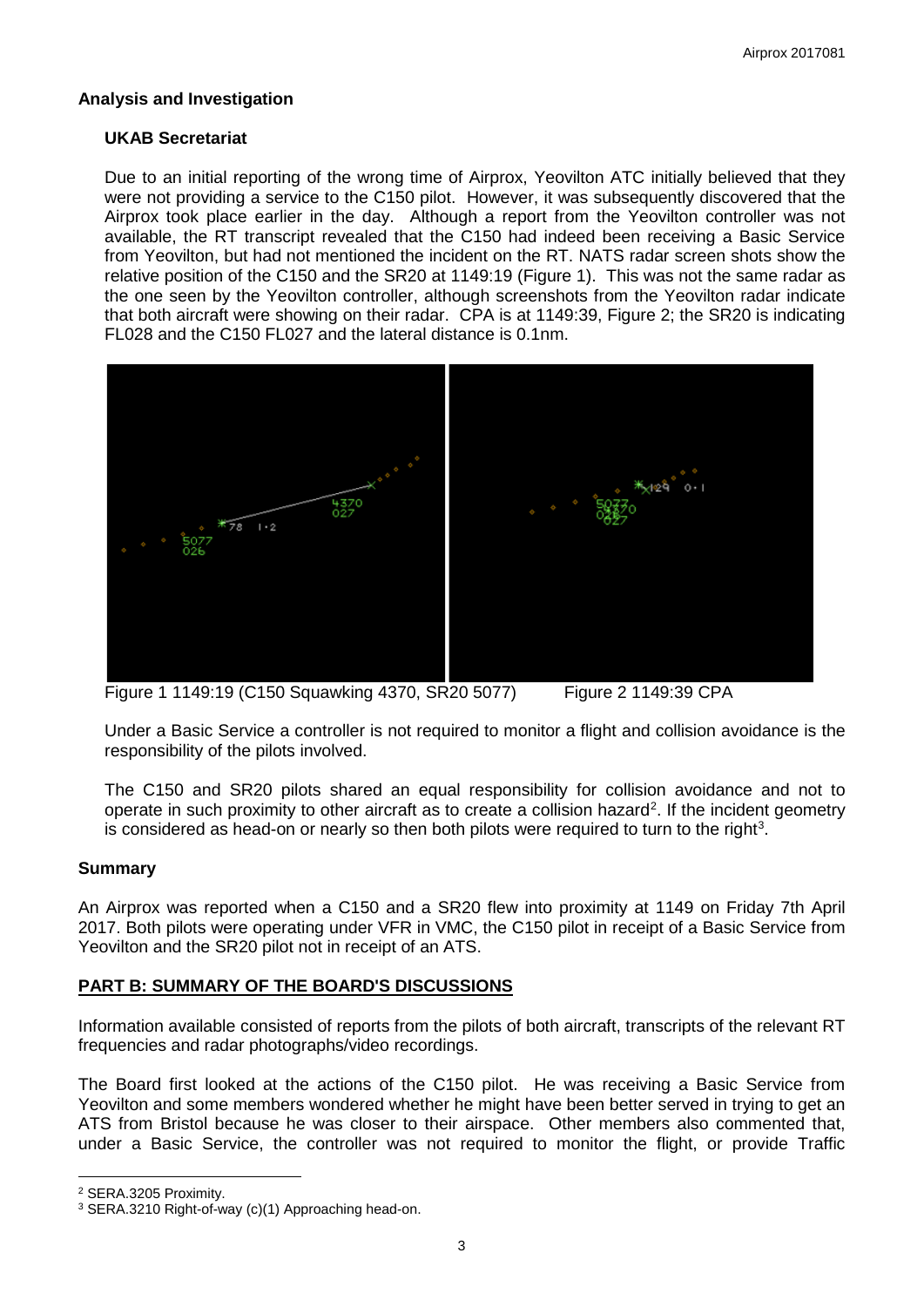Information; in this respect, he could have asked Yeovilton for a Traffic Service, which would have given him Traffic Information on other traffic (although there was no guarantee that the Yeovilton controller would have been able to provide it). They also noted that, under a Basic Service, the C150 pilot didn't need to ask ATC for permission to climb<sup>[4](#page-3-0)</sup> and wondered whether this had delayed his actions on sighting the SR20. Nevertheless, members noted that he had reported that he saw the other aircraft with enough time to ask for a further level change to climb above it, and the Board commended him for his look-out.

For his part, the SR20 pilot was entitled to operate as he did, routing just outside controlled airspace, but the Board agreed with his comment that he could have asked Bristol for a radar service, which may have provided him with Traffic Information. Although in this case there was no indication that the pilot didn't understand the nuances of a listening squawk, the Board thought it worth noting that wearing a listening squawk did not mean that controllers would look out for pilots and offer collision warnings, it was in place solely for the purpose of allowing controllers to call up pilots of aircraft that may affect their traffic or be about to infringe their airspace. The Board noted that the pilot had just been checking his map prior to the Airprox and commented that this served as a timely reminder that cockpit tasks must be interspersed with robust look-out. Notwithstanding, he had seen the C150 with enough time to assess that it was not on a collision track, and had felt that he didn't need to take any action.

Noting that the incorrect time on the initial reporting meant that it was not known that Yeovilton ATC were controlling the C150 until a late stage in the investigation, the Board wished to highlight to pilots the importance of calling the Airprox on frequency, or as soon as possible after landing, preferably informing the ATC unit as well. Luckily, in this case the RT recordings were still available and had proven invaluable.

Turning to the cause of the Airprox, the Board agreed that this had been a conflict in Class G, resolved by the C150 pilot. They determined that although safety had been degraded, timely and effective avoiding action had been taken and that there therefore had been no risk of collision; Category C.

## **PART C: ASSESSMENT OF CAUSE AND RISK**

Cause: A conflict in Class G resolved by the C150 pilot.

Degree of Risk: C.

#### Safety Barrier Assessment<sup>[5](#page-3-1)</sup>

In assessing the effectiveness of the safety barriers associated with this incident, the Board concluded that the key factors had been that:

#### **ANSP**

 $\overline{\phantom{a}}$ 

**Situational Awareness & Action** was assessed as **not used** because neither pilot had asked for a Traffic Service that could have provided Traffic Information.

## **Flight Crew**

**Tactical Planning** was assessed as **partially effective** because neither pilot had planned to receive a radar service.

<span id="page-3-0"></span><sup>4</sup> The terms of a Basic Service mean than pilots can change heading and level without needing ATC consent.

<span id="page-3-1"></span><sup>5</sup> The UK Airprox Board scheme for assessing the Availability, Functionality and Effectiveness of safety barriers can be found on the **UKAB Website**.